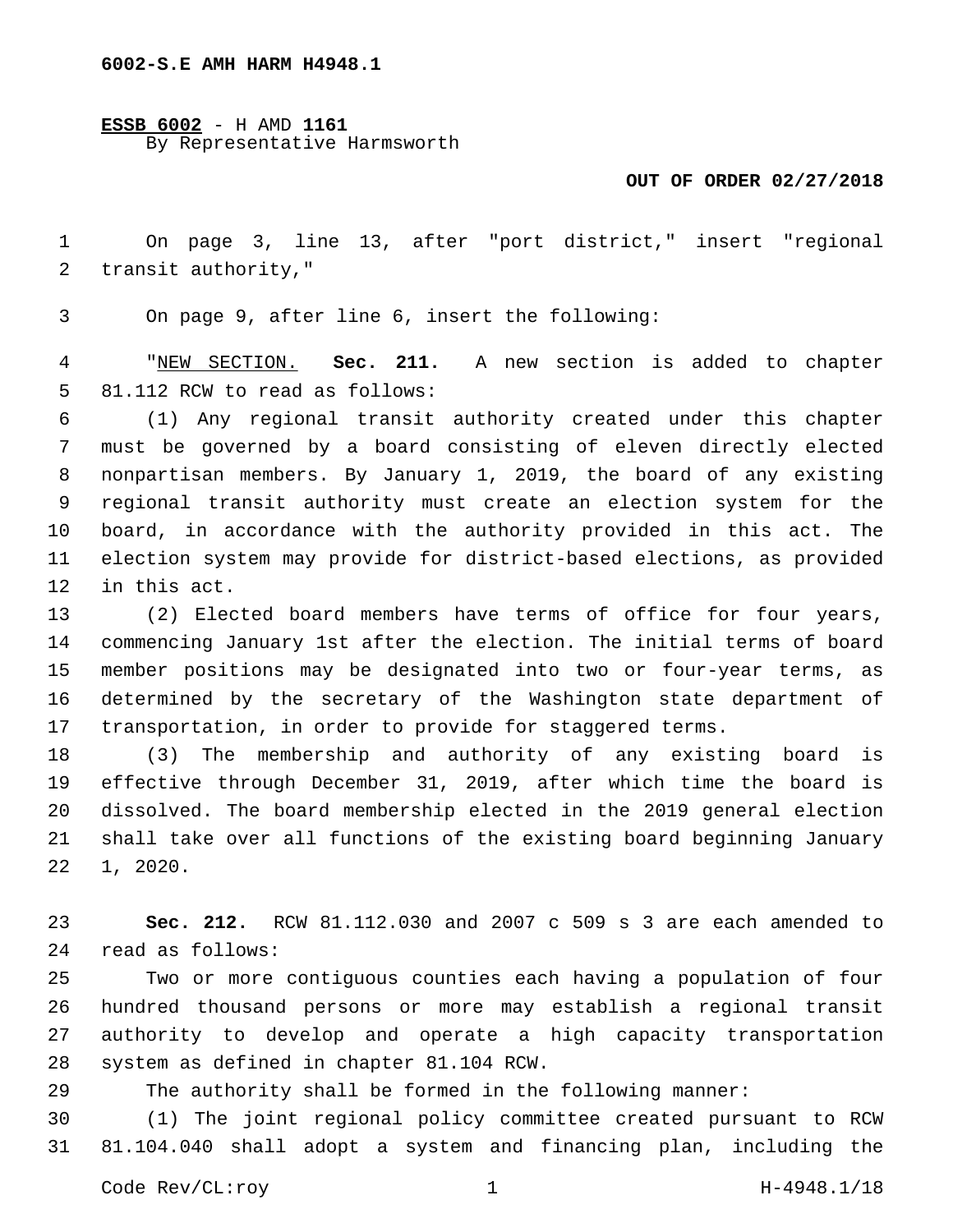definition of the service area. This action shall be completed by September 1, 1992, contingent upon satisfactory completion of the planning process defined in RCW 81.104.100. The final system plan shall be adopted no later than June 30, 1993. In addition to the requirements of RCW 81.104.100, the plan for the proposed system shall provide explicitly for a minimum portion of new tax revenues to be allocated to local transit agencies for interim express services. Upon adoption the joint regional policy committee shall immediately transmit the plan to the county legislative authorities within the 10 adopted service area.

 (2) The legislative authorities of the counties within the service area shall decide by resolution whether to participate in the authority. This action shall be completed within forty-five days following receipt of the adopted plan or by August 13, 1993, 15 whichever comes first.

16 (3) ((Each county that chooses to participate in the authority shall appoint its board members as set forth in RCW 81.112.040 and shall submit its list of members to the secretary of the Washington state department of transportation. These actions must be completed within thirty days following each county's decision to participate in 21 the authority.

 $(22 \t+4)$ ) The secretary shall call the first meeting of the authority, to be held within thirty days following receipt of the 24 ((appointments)) names of the elected board members. At its first meeting, the authority shall elect officers and provide for the 26 adoption of rules and other operating procedures.

 (( $(45)$ )) (4) The authority is formally constituted at its first meeting and the board shall begin taking steps toward implementation of the system and financing plan adopted by the joint regional policy committee. If the joint regional policy committee fails to adopt a plan by June 30, 1993, the authority shall proceed to do so based on the work completed by that date by the joint regional policy committee. Upon formation of the authority, the joint regional policy committee shall cease to exist. The authority may make minor modifications to the plan as deemed necessary and shall at a minimum review local transit agencies' plans to ensure feeder service/high capacity transit service integration, ensure fare integration, and ensure avoidance of parallel competitive services. The authority shall also conduct a minimum thirty-day public comment period.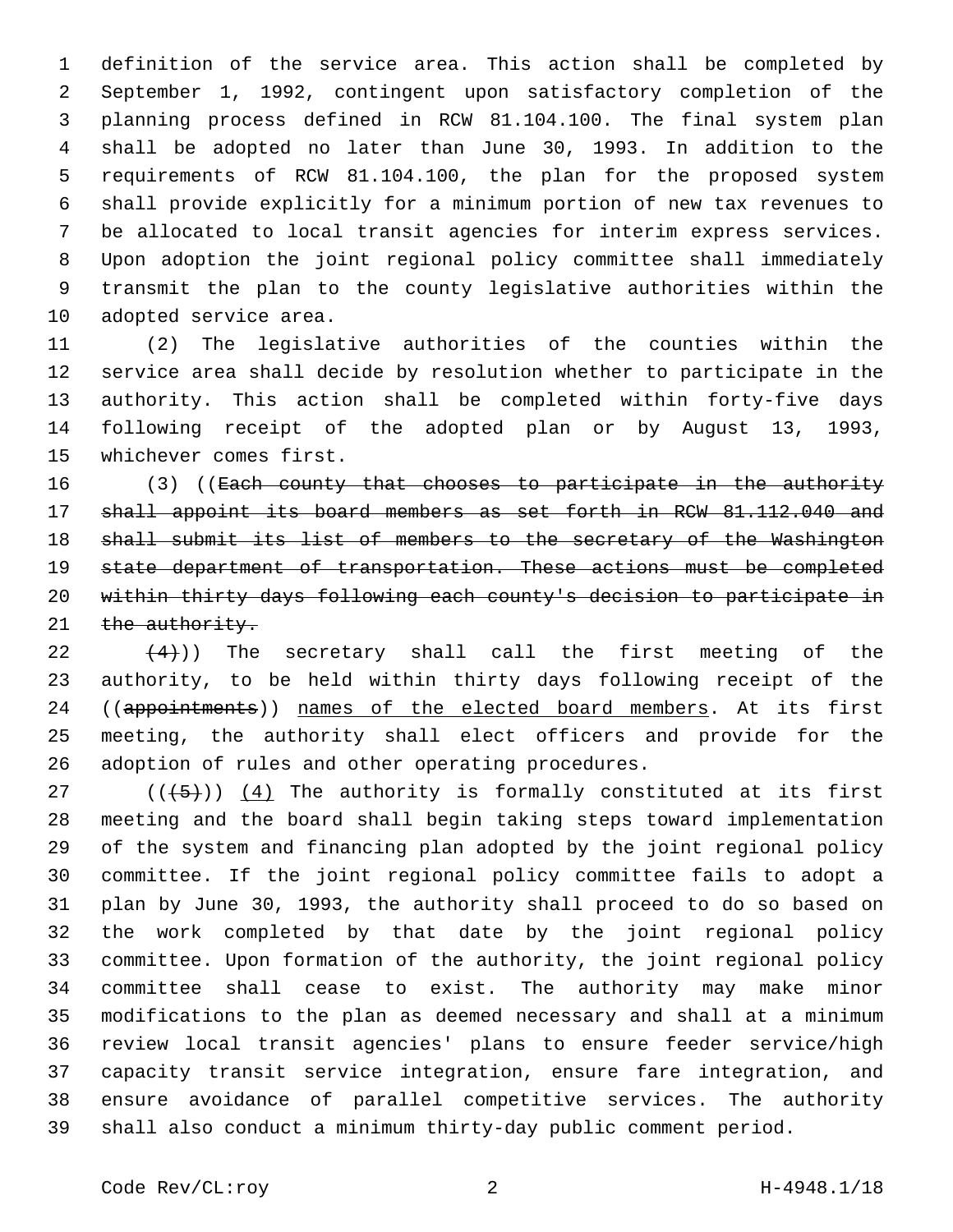(( $(6)$ )) (5) If the authority determines that major modifications to the plan are necessary before the initial ballot proposition is submitted to the voters, the authority may make those modifications with a favorable vote of two-thirds of the entire membership. Any such modification shall be subject to the review process set forth in RCW 81.104.110. The modified plan shall be transmitted to the legislative authorities of the participating counties. The legislative authorities shall have forty-five days following receipt to act by motion or ordinance to confirm or rescind their continued 10 participation in the authority.

 $((+7+))$  (6) If any county opts to not participate in the authority, but two or more contiguous counties do choose to continue to participate, the authority's board shall be revised accordingly. The authority shall, within forty-five days, redefine the system and financing plan to reflect elimination of one or more counties, and submit the redefined plan to the legislative authorities of the remaining counties for their decision as to whether to continue to participate. This action shall be completed within forty-five days 19 following receipt of the redefined plan.

 $((+8))$   $(7)$  The authority shall place on the ballot within two years of the authority's formation, a single ballot proposition to authorize the imposition of taxes to support the implementation of an appropriate phase of the plan within its service area. In addition to the system plan requirements contained in RCW 81.104.100(2)(d), the system plan approved by the authority's board before the submittal of a proposition to the voters shall contain an equity element which:

 (a) Identifies revenues anticipated to be generated by corridor 28 and by county within the authority's boundaries;

 (b) Identifies the phasing of construction and operation of high capacity system facilities, services, and benefits in each corridor. Phasing decisions should give priority to jurisdictions which have 32 adopted transit-supportive land use plans; and

 (c) Identifies the degree to which revenues generated within each county will benefit the residents of that county, and identifies when 35 such benefits will accrue.

 A simple majority of those voting within the boundaries of the authority is required for approval. If the vote is affirmative, the authority shall begin implementation of the projects identified in the proposition. However, the authority may not submit any authorizing proposition for voter-approved taxes prior to July 1, Code Rev/CL:roy 3 H-4948.1/18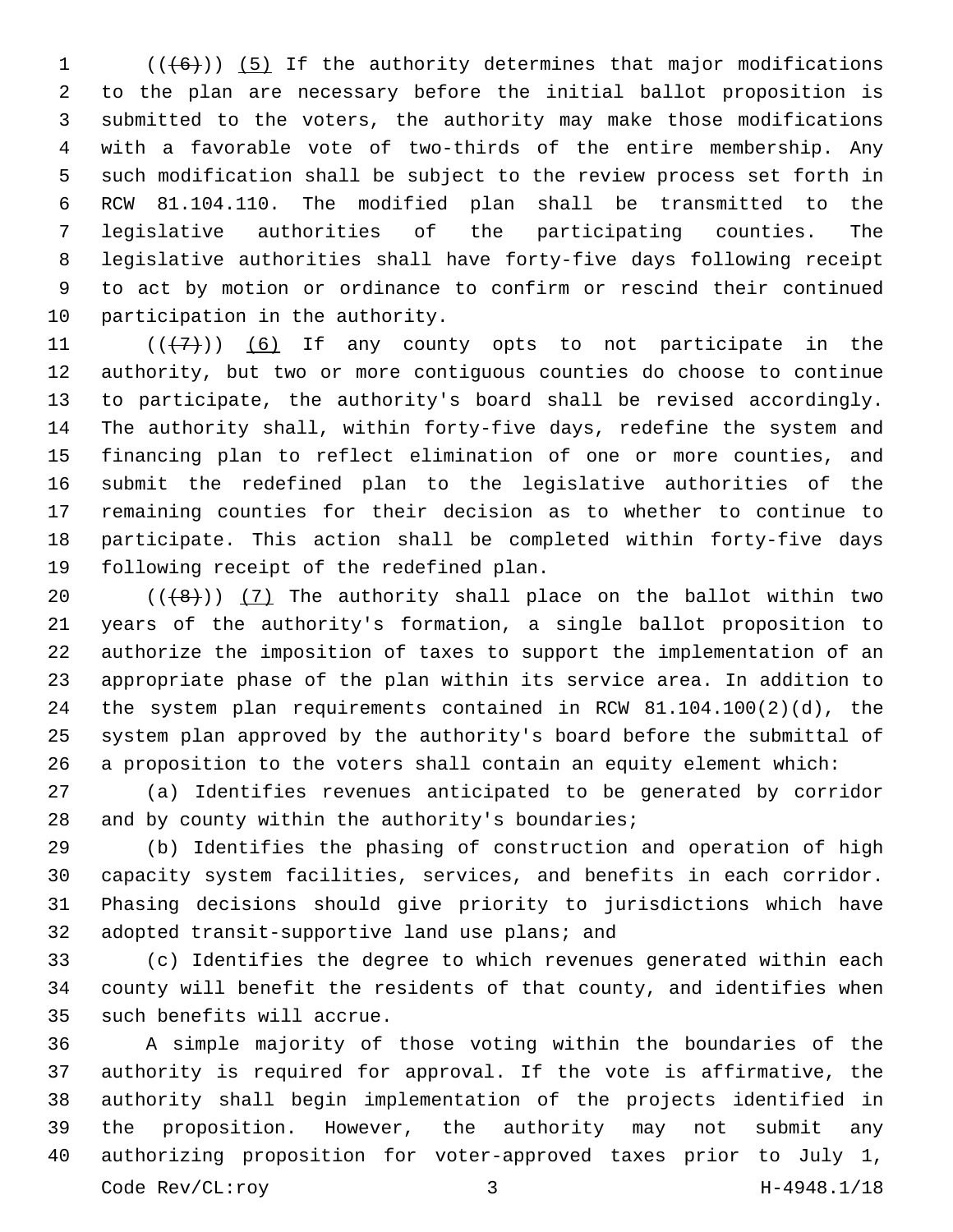1993; nor may the authority issue bonds or form any local improvement 2 district prior to July 1, 1993.

 ( $(\frac{49}{})$ )  $\frac{8}{15}$  If the vote on a proposition fails, the board may redefine the proposition, make changes to the authority boundaries, and make corresponding changes to the composition of the board, subject to section 211 of this act. If the composition of the board is changed, the participating counties shall revise the membership of 8 the board ((accordingly)) subject to section 211 of this act. The board may then submit the revised proposition or a different proposition to the voters. No single proposition may be submitted to the voters more than twice. Beginning no sooner than the 2007 general election, the authority may place additional propositions on the ballot to impose taxes to support additional phases of plan 14 implementation.

15 (( $(10)$ ) (9) At the 2007 general election, the authority shall submit a proposition to support a system and financing plan or additional implementation phases of the authority's system and financing plan as part of a single ballot proposition that includes a plan to support a regional transportation investment plan developed under chapter 36.120 RCW. The authority's plan shall not be considered approved unless both a majority of the persons voting on the proposition residing within the authority vote in favor of the proposition and a majority of the persons voting on the proposition residing within the proposed regional transportation investment 25 district vote in favor of the proposition.

26 (( $(11)$ )) (10) Additional phases of plan implementation may include a transportation subarea equity element which (a) identifies the combined authority and regional transportation investment district revenues anticipated to be generated by corridor and by county within the authority's boundaries, and (b) identifies the degree to which the combined authority and regional transportation investment district revenues generated within each county will benefit the residents of that county, and identifies when such benefits will accrue. For purposes of the transportation subarea equity principle established under this subsection, the authority may use the five subareas within the authority's boundaries as identified in the authority's system plan adopted in May 1996.

 $((+12))$  (11) If the authority is unable to achieve a positive vote on a proposition within two years from the date of the first election on a proposition, the board may, by resolution, reconstitute Code Rev/CL:roy 4 H-4948.1/18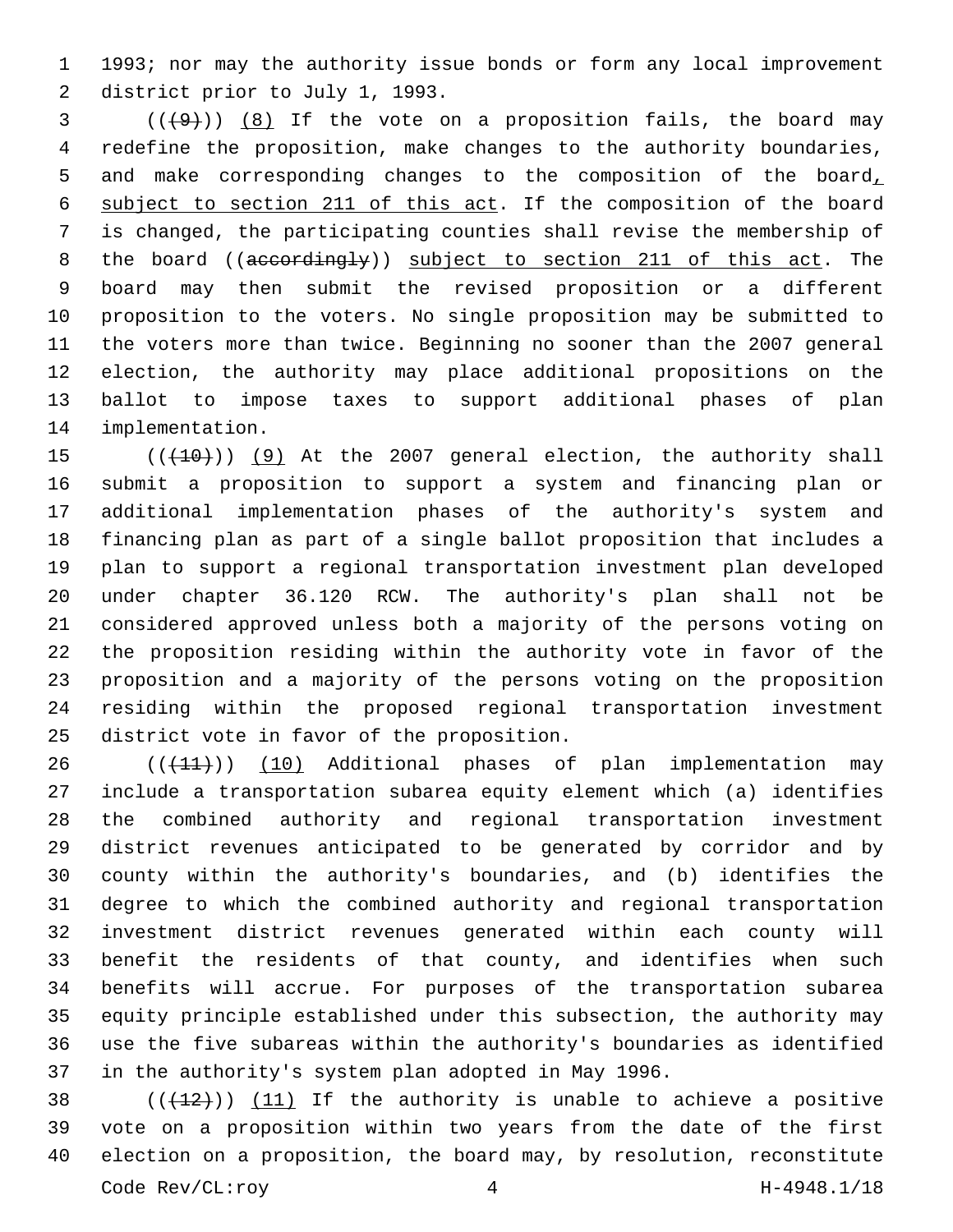1 the authority as a single-county body. With a two-thirds vote of the 2 entire membership of the voting members, the board may also dissolve 3 the authority.

4 **Sec. 213.** RCW 81.112.040 and 1994 c 109 s 1 are each amended to 5 read as follows:

6 (1) ((The regional transit authority shall be governed by a board 7 consisting of representatives appointed by the county executive and 8 confirmed by the council or other legislative authority of each 9 member county. Membership shall be based on population from that 10 portion of each county which lies within the service area. Board 11 members shall be appointed initially on the basis of one for each one 12 hundred forty-five thousand population within the county. Such 13 appointments shall be made following consultation with city and town 14 jurisdictions within the service area. In addition, the secretary of 15 transportation or the secretary's designee shall serve as a member of 16 the board and may have voting status with approval of a majority of 17 the other members of the board. Only board members, not including 18 alternates or designees, may cast votes. 19 Each member of the board, except the secretary of transportation

20 or the secretary's designee, shall be:

21 (a) An elected official who serves on the legislative authority 22 of a city or as mayor of a city within the boundaries of the  $23$  authority;

24 (b) On the legislative authority of the county, if fifty percent 25 of the population of the legislative official's district is within 26 the authority boundaries; or

 $27$  (c) A county executive from a member county within the authority 28 boundaries.

 When making appointments, each county executive shall ensure that representation on the board includes an elected city official representing the largest city in each county and assures proportional representation from other cities, and representation from unincorporated areas of each county within the service area. At least one-half of all appointees from each county shall serve on the governing authority of a public transportation system.

36 Members appointed from each county shall serve staggered four-37 year terms. Vacancies shall be filled by appointment for the 38 remainder of the unexpired term of the position being vacated.